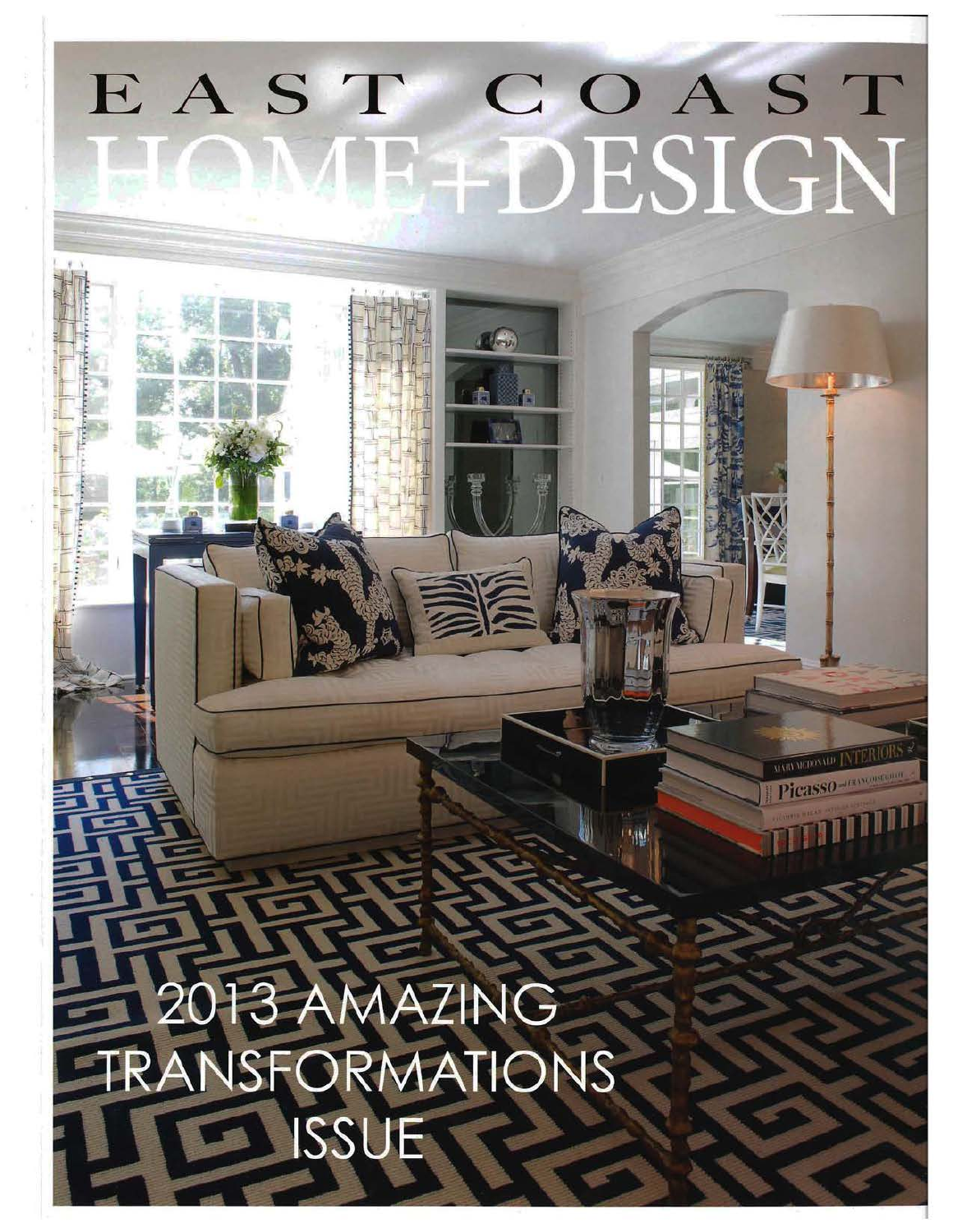#### **AMAZING TRANSFOR MATION S**

## MKA Architects

he award winning JMKA Architects is known in Fairfield Counry as a firm chat integrates client's needs and visions within a budget. That is one of the reasons why homeowners in Westport, CT called on chem co re-do cheir 195o's home that had several additions over the years.

Jeff Kaufman went right to work trying to convey a Farmhouse feel with an attention co derail using reclaimed barn beams. The beams were used in the kitchen and butlers pantry, creating a continual flow. The entry way from the kitchen to the family room was made larger with the use of the beams that frame the passageway. As Kaufman stated "The clients were very important to the design of the project- we, as architects, have a responsibility to educate our clients throughout che process. When the project is complete- the client has a

very good understanding of what it will look like and deserves to take some ownership to the final product."

The project included a new kitchen layout, a new butlers pantry, a redesign of the family room wich a new screened in porch with includes 12-foot glass wall that opens. The homeowners requested chat che loft space be used as an "office" for their daughter and a separate media area.

The Kitchen is totally transformed from dark and dated to a rusric chic farmhouse feel, gone are the dated tiles and passe cabinets. Ir exudes lightness and subtle riles and marble work in a seamless way. As Kaufman said "My inspiration comes from the materials I choose to work with, che natural environment, my travel

Experiences in different countries and the space where the project will be built- how far can I push the envelope? What other materials can accomplish the same result and how to maximize the project within

che surroundings. I rely on historical precedent, not magazines- I am intrigued by mixing the old with the new." The Fireplace seems to act as a pivotal part of the room, with the use of robust stones. The new windows now frame the fireplace adding touch of lightness to the room. The beautiful light fixture also achieves chis and makes great use of the ceiling's high arch. The large matching lamps sic atop a sofa table and go perfecrly wich che rooms large scale. JMKA Architects and Jeff Kaufman did a fabulous job and now we can all tell why they are an award winning firm.